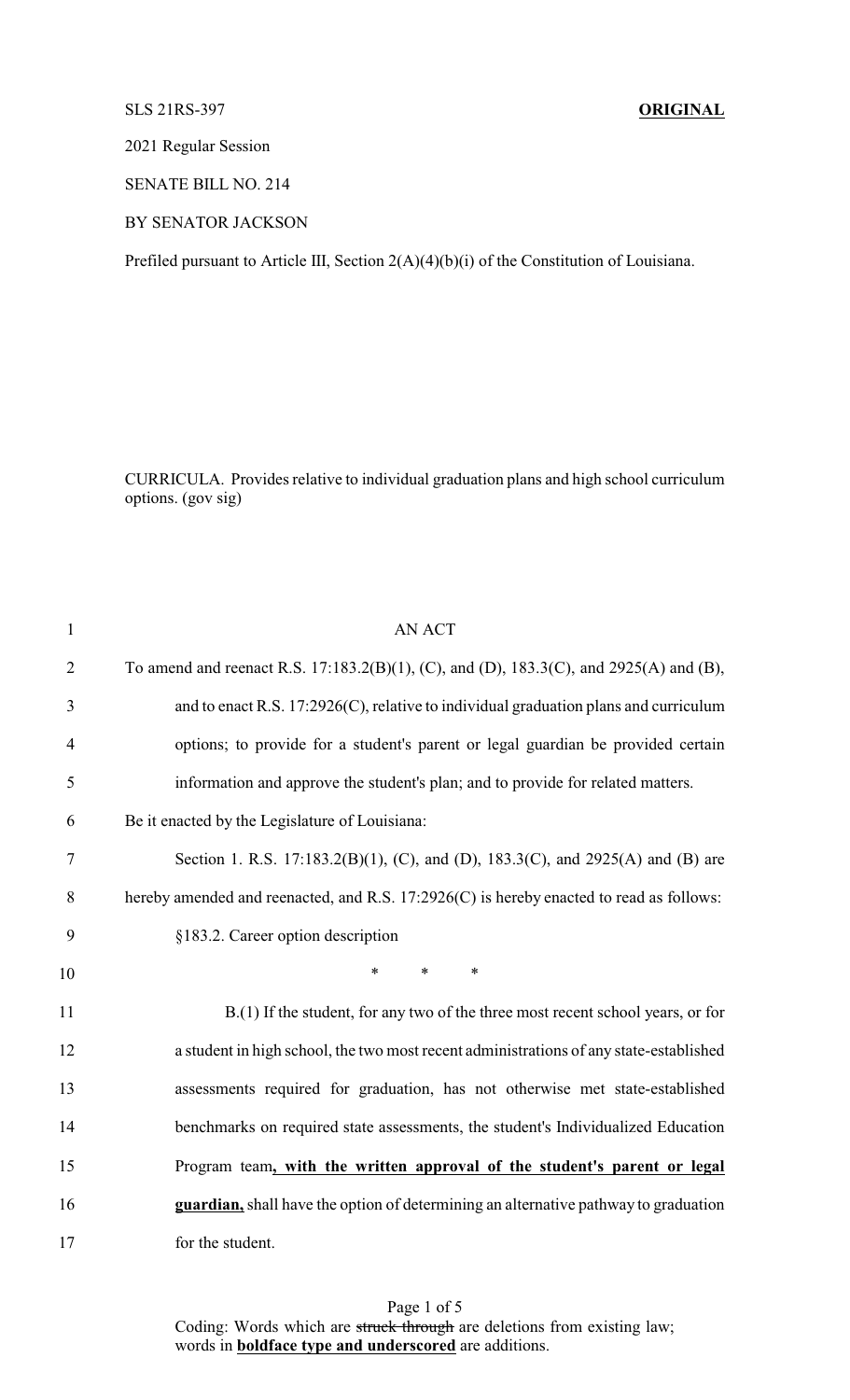$*$  \* \* \*

| $\overline{2}$ | C. Throughout high school, each student shall pursue the curriculum required            |
|----------------|-----------------------------------------------------------------------------------------|
| 3              | for his chosen major by his school and approved by the State Board of Elementary        |
| $\overline{4}$ | and Secondary Education or, for a student with an exceptionality as defined in R.S.     |
| 5              | 17:1942(B), except a student identified as gifted or talented and who has no other      |
| 6              | exceptionality, who meets the eligibility criteria as provided in Paragraph $(B)(1)$ of |
| $\overline{7}$ | this Section, as determined by the student's Individualized Education Program team,     |
| 8              | if applicable, and approved in writing by the student's parent or legal guardian.       |
| 9              | D. Students shall, with the written approval of a parent or legal guardian,             |
| 10             | be able to change from one major to another at the end of any school semester.          |
| 11             | §183.3. Career major; description; curriculum and graduation requirements               |
| 12             | $\ast$<br>$\ast$<br>$\ast$                                                              |
| 13             | C.(1) Each city, parish, and other local public school board shall submit a             |
| 14             | proposed curriculum to the State Board of Elementary and Secondary Education for        |
| 15             | approval. Such curriculum shall comply with the provisions of Subsection B of this      |
| 16             | Section and the provisions of R.S. 17:261 through 280.                                  |
| 17             | (2) Each school with an approved career major program, shall annually                   |
| 18             | conduct an informational meeting for the parents and legal guardians of                 |
| 19             | students enrolled in the eighth grade regarding the approved curriculum.                |
| 20             | $\ast$<br>*<br>∗                                                                        |
| 21             | §2925. Individual graduation plans                                                      |
| 22             | A.(1) By the end of the eighth grade, every student, with the assistance of his         |
| 23             | parent or other legal custodian guardian and school counselor, and for a student with   |
| 24             | an exceptionality as defined in R.S. 17:1942(B), except a student identified as gifted  |
| 25             | or talented and who has no other exceptionality, the student's Individualized           |
| 26             |                                                                                         |
|                | Education Program team, if applicable, shall begin to develop an Individual             |
| $27\,$         | Graduation Plan to guide the next academic year's course work and to assist the         |
| 28             | student in exploring educational and career possibilities and in making appropriate     |
| 29             | secondary and postsecondary education decisions as part of an overall postsecondary     |

Page 2 of 5 Coding: Words which are struck through are deletions from existing law; words in **boldface type and underscored** are additions.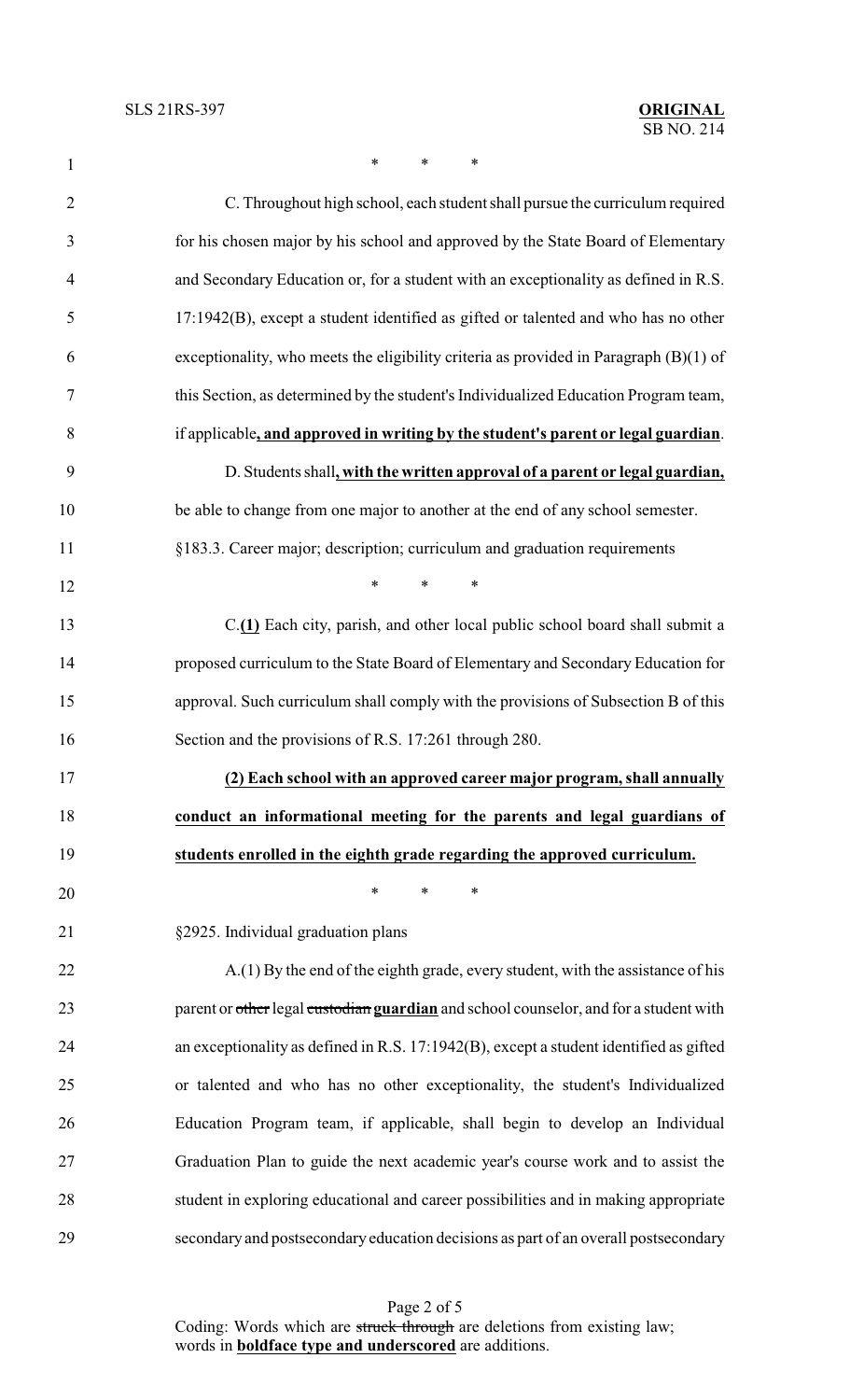|  | plan. |
|--|-------|
|  |       |

 (2) By the end of the eighth grade, each student's Individual Graduation Plan or the student's Individualized Education Program, if applicable, shall list the required core courses to be taken through the tenth grade and shall identify the courses to be taken in the first year of high school. Students who fail to meet the standard for promotion to the ninth grade, pursuant to policies adopted by the State Board of Elementary and Secondary Education, shall have any necessary remedial courses included in their Individual Graduation Plan. The plan shall be reviewed annually and updated as necessary to identify the courses to be taken each year until 10 all required core courses are completed.

 (3) By the end of the tenth grade, each student's Individual Graduation Plan, based on the student's academic record, talents, and interests, shall outline high school graduation requirements relevant to the student's chosen postsecondary goals. Each student, with the assistance of his parent or other legal custodian **guardian** and school counselor, shall choose the high school curriculum framework and related graduation requirements that best meet his postsecondary goals. Each student's Individual Graduation Plan or the student's Individualized Education Program, if applicable, shall include the recommended sequence of courses for successful 19 completion of a standard diploma and shall be reviewed annually and updated or revised as needed.

 (4) The Individual Graduation Plan shall be sufficiently flexible to allow the student to**, with the written approval of a parent or legal guardian,** change his program of study, yet be sufficiently structured to ensure that the student will meet the high school graduation requirements for his chosen major or the requirements of the student's Individualized Education Program, if applicable, and be qualified for admission to a postsecondary education institution or to enter the workforce.

 (5) Each student's Individual Graduation Plan shall be **reviewed annually and revised as necessary to identify the courses to be taken each year until all required core courses are completed.**

> Page 3 of 5 Coding: Words which are struck through are deletions from existing law; words in **boldface type and underscored** are additions.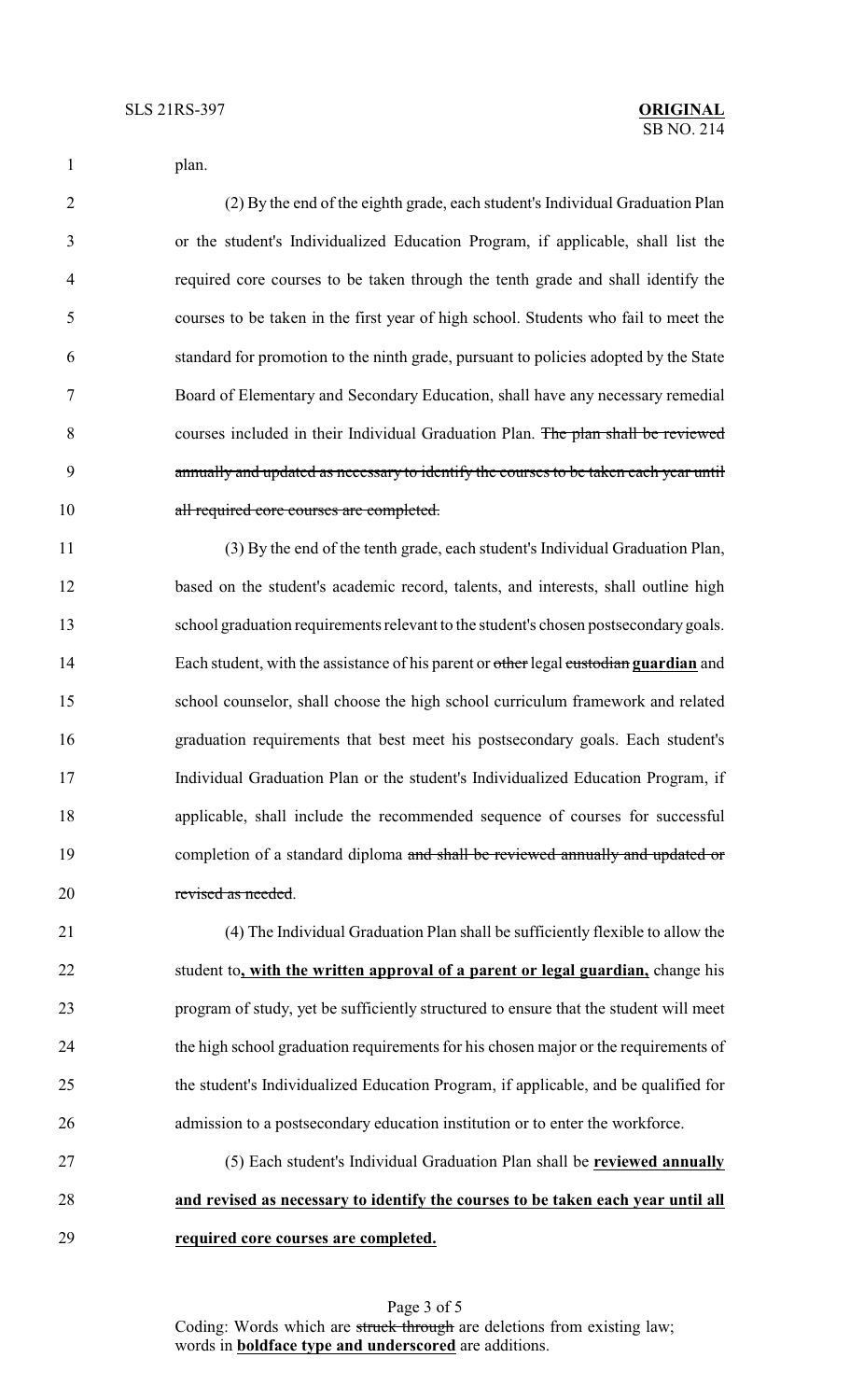| $\mathbf{1}$   | (6) Upon completion of the review, the plan shall be signed by the student,          |
|----------------|--------------------------------------------------------------------------------------|
| $\overline{2}$ | his parent or other legal custodian guardian, and the school counselor.              |
| 3              | (7) Prior to revising a student's individual graduation plan, the school             |
| $\overline{4}$ | counselor shall meet with the student's parent or legal guardian to explain the      |
| 5              | possible impacts the revisions to the plan might have on the student's               |
| 6              | graduation requirements and postsecondary education goals. Any revisions to          |
| 7              | a student's plan shall be approved in writing by the student's parent or legal       |
| 8              | guardian.                                                                            |
| 9              | B. To provide a foundation for the development of the Individual Graduation          |
| 10             | Plan, schools shall provide career:                                                  |
| 11             | (1) Provide career awareness and exploration activities to all students in           |
| 12             | grades six through eight that create linkages between what a student does in school  |
| 13             | and what he wants to achieve in life. Such activities shall include career interest  |
| 14             | inventories and information to assist them in the career decision making process and |
| 15             | may include job shadowing, job mentoring, and job internships.                       |
| 16             | (2) Hold an informational meeting for the parents and legal guardians                |
|                | of students enrolled in eighth through twelfth grade to provide information          |
| 18             | regarding graduation requirements and curriculum choices. The meeting shall          |
| 19             | be held in conjunction with the scheduling of courses for the next academic          |
| 20             | year. Notice of the meeting shall be made through available means of                 |
| 21             | communication, including the school's automatic call system.                         |
| 22             | *<br>$\ast$<br>∗                                                                     |
| 23             | §2926. Student guidance and counseling; training and professional development        |
| 24             | $\ast$<br>$\ast$<br>∗                                                                |
| 25             | C. The state Department of Education shall develop materials regarding               |
| 26             | high school curriculum frameworks, graduation requirements, and relevant             |
| 27             | postsecondary education and career opportunities. The materials shall be             |
| 28             | provided to each school for use in the annual meeting with parents and legal         |
| 29             | guardians required by R.S. 17:2925.                                                  |